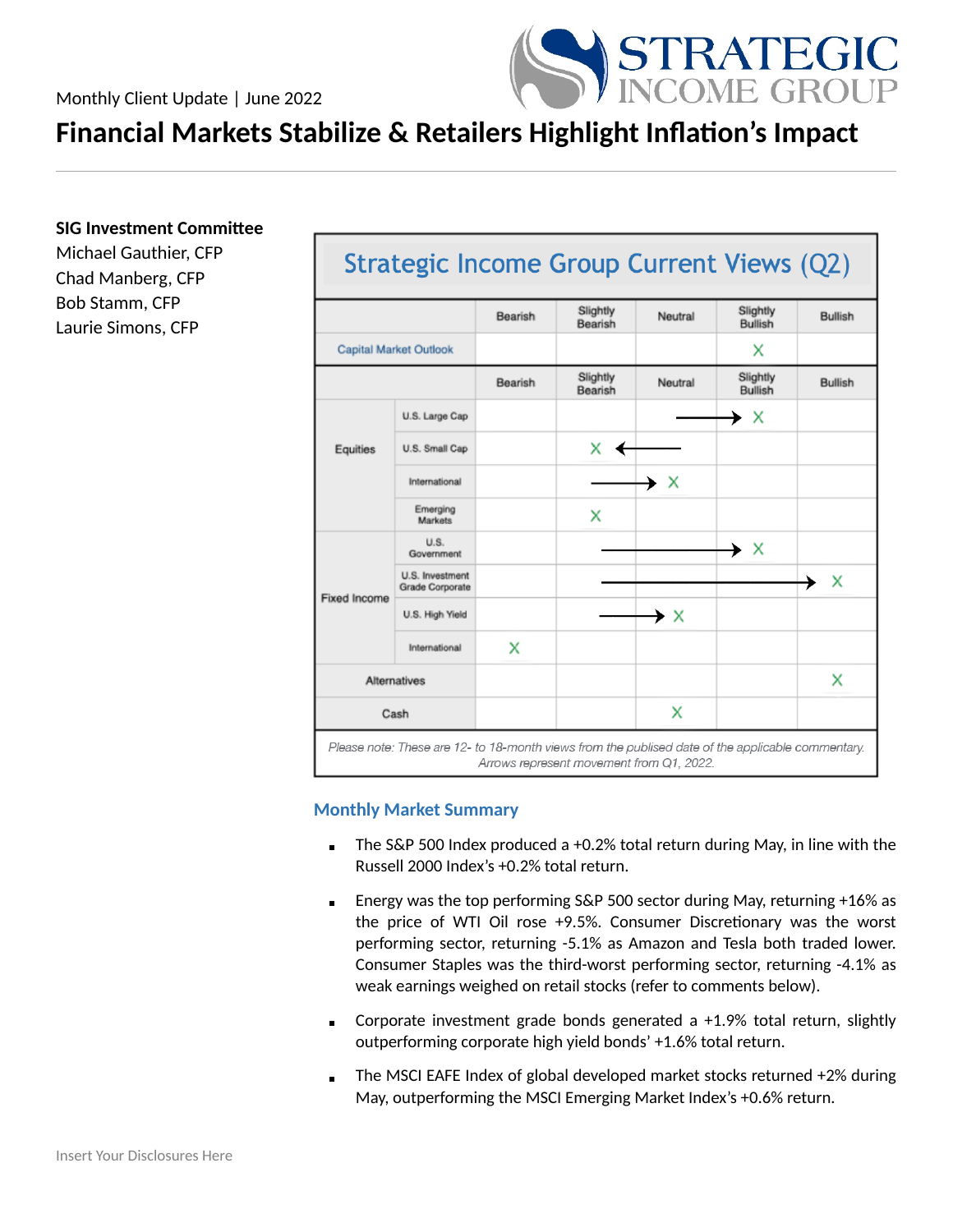## **Equity & Credit Markets Stabilize After April's Selloff**

The S&P 500 was flat during May. While the +0.2% return was a welcome sight after April's -8.8% decline, the S&P 500's daily price movements remained volatile with the index down more than -5% at its lowest point. In the credit markets, corporate bonds produced positive total returns as Treasury yields stabilized.

Looking at the big picture, Federal Reserve policy and inflation remain top of mind for investors. The Federal Reserve raised its benchmark interest rate +0.50% at May's meeting and is expected to follow-up with +0.50% increases at both the June and July meetings. Separately, data showed inflation accelerated +8.3% year-overyear during April 2022 and remains near a 40-year high. The Federal Reserve wants to see evidence inflation pressures are easing, which leaves investors debating how far and fast the central bank will increase interest rates to combat high inflation. The near-term investment outlook remains particularly uncertain as the market searches for direction.

## **Retailer Earnings Underscore Inflation's Impact on Businesses & Consumers**

Walmart and Target both reported underwhelming first-quarter 2022 earnings. Both retailers were caught flat-footed by not raising prices fast enough in response to increased supply chain costs. The two retailers also saw their inventories grow by +30%, reflecting price increases by their vendors but also softening consumer demand for discretionary purchases, such as home goods and apparel. Walmart's CEO said, "… the rate of inflation in food pulled more dollars away from GM [general merchandise] than we expected as customers needed to pay for the inflation in food." Looking ahead, the two retailers signaled the potential for additional price increases. Target's CEO said, "… you should expect us to surgically pass along costs where appropriate."

The earnings reports caused retail stocks to selloff and highlighted three key themes. First, inflation pressures are strong and catching companies off-guard. Walmart revised its forecasted earnings lower, while Target did not provide an update. Second, inventories ballooned after the retailers restocked at higher prices and consumers shifted spending due to rising prices. It could take multiple quarters to work through the excess inventories. Third, additional price increases may be coming as companies focus on maintaining profit margins. The three themes demonstrate inflation's worrying impact, which our team will continue to monitor.